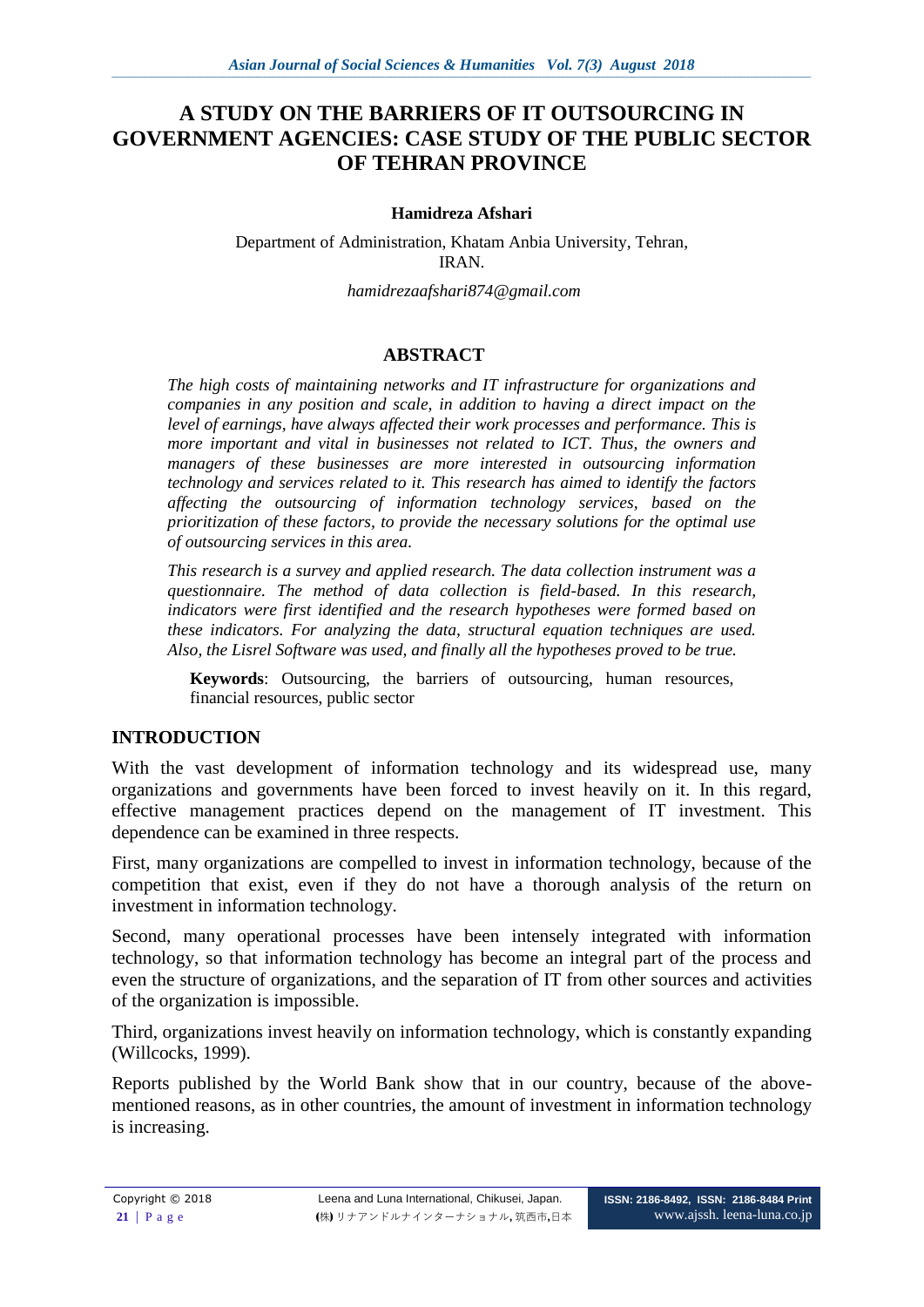One of the best ways to utilize information technology is to use the services of companies that have enough experience and expertise in this field. The tendency of organizations to use IT outsourcing has increased dramatically to respond effectively to the context. The reason for this, is global competition, minimization, moving towards smooth organizations, increasing flexibility, adapting to the rapid technological changes, and focusing on core capabilities, which can be achieved under the shadow of the outsourcing of IT. On the other hand, the issue the senior executives face, is not the use of outsourcing, but those activities that need to be outsourced. In fact, the most important issue in outsourcing is the proper determination of assignable activities. To select the right kind of activities, there is a need for a number of determinants, which means that it will generate benefits to the organization. (Sanam Momeni, 2016, p. 1).

Accordingly, this study aims to answer this question: "What are the barriers to outsourcing information technology in governmental agencies?"

# **REVIEW OF RELATED LITERATURE**

Outsourcing is the act of transferring some of the internal activities of an organization and assigning the right to make decisions to a supplier outside the organization on the basis of the contract. In fact, and in practice, outsourcing involves not only activities, but also the factors of production and the right to decide in the most cases. (ibid). Production factors include:

# **Employees of Technology Equipment Facilities for Other Assets**

The right to decide also includes: "the responsibility to decide on the main components of the transferred activities".

Peter Draker, about the outsourcing and its effects, states: "This is actually a fundamental change in the structure of tomorrow's world organizations. This means that big business companies, government departments, hospitals, and large universities are no longer required to become organizations that employ a large number of people. Such institutions become organizations that earn high revenues and significant outcomes because they concentrate only on the activities they have been assigned for, and do things that are exactly related to their organizational goals; They know their job well and know about their peculiarities of it, and pay the wages and salaries to their performers, in proportion to their value and credibility, and the rest of the services of such organizations are delegated to external institutions. "(ibid).

The objective of outsourcing is to reduce costs, increase the quality, or release some of the resources of the company to allocate it to something that has higher priority. Outsourcing concepts, tough proposed and developed in the area of information technology, is believed by some to be shaped in the production of different types of goods, since the time mass production shifted to customer-oriented production. It is now a century passed from the era of mass production, but today it is not cost-effective for any investment, or even it can be said that it is impossible to produce all the components and assemblies needed for a product in a company.

Indeed, it can be said that increasing effectiveness by focusing on what the organization is doing best, acquiring expertise, skills and technologies that have not previously been achievable, obtaining the new and innovative ideas, reducing investment on assets and better use of it for other purposes, acquisition of market share and business opportunities through a provider network, and changing fixed costs into variable costs are among the main reasons for outsourcing (Turbon, 2003, p.52).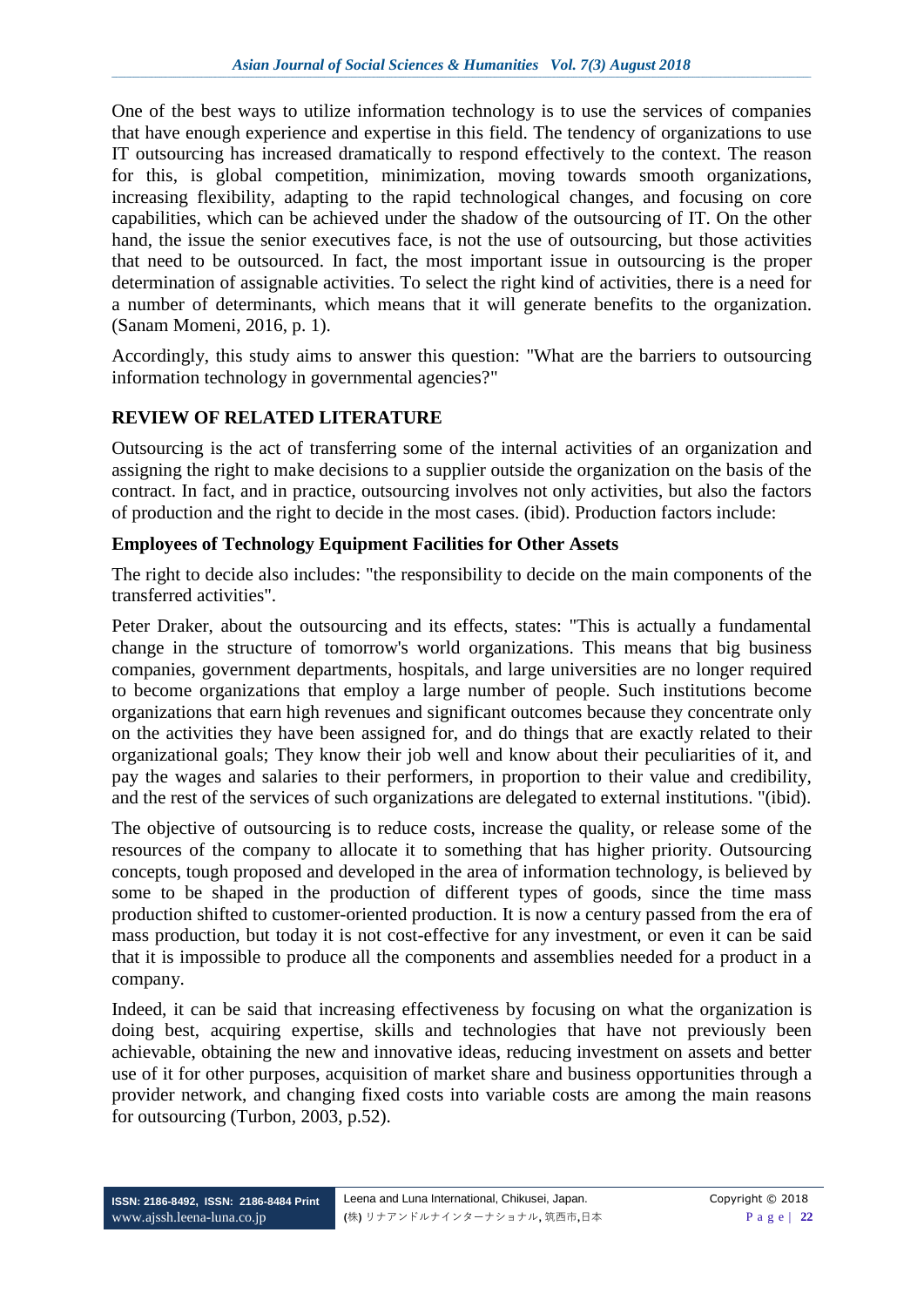Today, the extensiveness and variety of ICT areas, in many cases, have practically incapacitated the service providers to effectively provide all components of a value chain, and proportionate to subjects, and due to reasons such as the lack of in-house knowledge, simple separability and lack of direct dependence of Service components to each other, constraints on internal resources, lack of economic justification and, of course, strategic requirements, a server organization may decide to outsource parts of its core service to others.

A partial order of a service to a third party, although for the reasons given above, can be considered as a pervasive one, but the ad hoc effectiveness of the outsourcing should not be regarded as an always successful phenomenon and a definite approach of the service provider, since the outsourcing, merely with the intention of dedicating work to another, is a false decision; or in other words, the mere transfer of a part of the whole to another does not facilitate the qualitative and quantitative fulfillment of obligations; Secondly, observing the rules and factors for success in outsourcing is required, and lack of skill in managing it, or bungling, can lead to serious risks to the original project. Achieving organizational maturity in the field of contractors' management and operational agility in planning, identifying, assigning, managing, and receiving a service from a contractor, are among the most important elements of outsourcing success. Also, to the extent a complex have a deeper knowledgebased foundations and is based on the standards and frameworks of the IT business, generally, it should be more professional in dividing the whole work between the components and subsequently, aggregating the results. One of the main achievements of outsourcing, especially in the so-called technology edge projects, is the injection and absorption of new knowledge for the organization, and to the extent this absorption is more ordered and compiled, the results of the receipt of service from a professional subcontractor would penetrate ore n the body of the organization (Mir Babayi, 2015, p.1).

Always, reasons such as simpler management of quality, continuous and non-impediment monitoring, compliance with the confidentiality of the organization's projects, the lack of precise compliance with market supply, logistics costs, the dream of progress, and organizational pride and bias, can be very justifiable obstacles for not deciding to outsource, and stimulate the input of service, however, the acceptance or rejection of this approach is by no means an emotional phenomenon and can be assessed and verified by compiled models. Remember that in most cases, the maintenance and completion of each project within the organization is directly proportional to the inordinate and uneven growth of the organization's organs, which has an inverse relationship with agility and professionalism (ibid).

The main concern of the researcher in the current study is the risks involved in outsourcing IT. And if these risks were identified, what solutions can be made to solve the IT outsourcing problems? So far, there has not been a comprehensive study that can identify these barriers, and this research can help with solving this problem. The governmental organizations of Tehran province are among the companies with many outsourcing projects and in the current study, it is aimed to identify, and eventually rank the risks of the outsourcing of information technology. Considering these discussions, in this research, the intention is to investigate and control the barriers of IT outsourcing in governmental organizations.

# **RESEARCH HYPOTHESES**

The risks arising from the change are effective on the lack of outsourcing of information technology in government agencies in Tehran province.

The risks arising from human resources and corporate knowledge are effective on the lack of outsourcing of information technology in governmental organizations in the province of Tehran.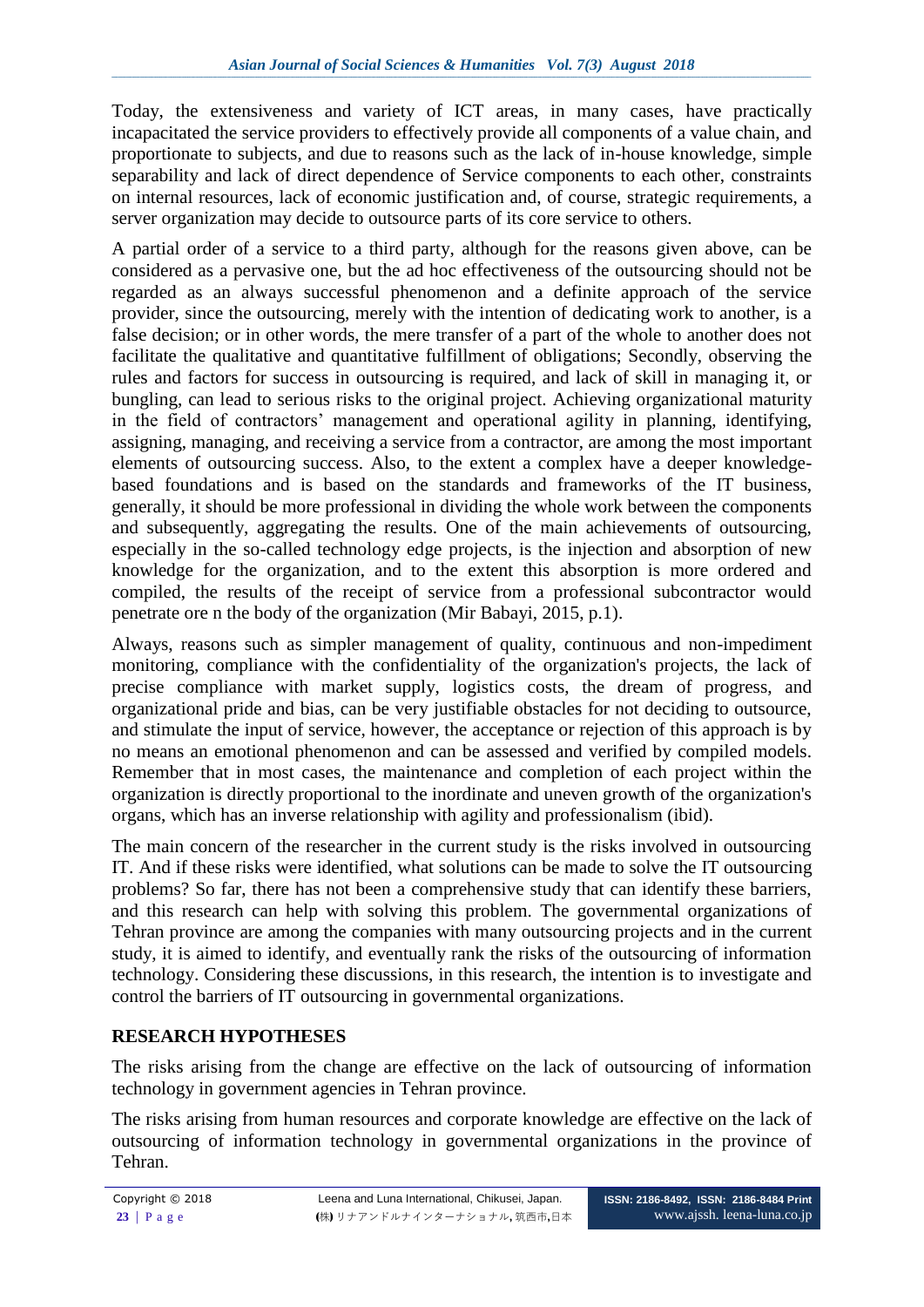The risks arising from financial resources are effective on the lack of outsourcing of information technology in governmental organizations of Tehran province.

## **METHODOLOGY**

A sample of 70 managers of governmental organizations in the field of IT, in Tehran province has been used in the current study in order to test the hypotheses and achieve the objectives. These experts have been selected using the Cochran formula. This descriptivecorrelational study is among the linear regression studies. In this research, the structural equation technique and the Lisrel Software were used to analyze the data.

# **DATA ANALYSIS**

Firstly, the Kolmogorov-Smirnov test was used to investigate the normality of the data. The results indicated that the data are normal. The following table shows the descriptive status of the data for the statistical population of the study.

| Component                                                                  | <b>Mean</b> | <b>Standard</b><br>deviation |
|----------------------------------------------------------------------------|-------------|------------------------------|
| Dimensions (risks) arising from change                                     | 3/7072      | 0/43111                      |
| Dimensions (risks) arising from human resources and corporate<br>knowledge | 3/6986      | 0/58066                      |
| Dimensions (risks) arising from financial resources                        | 3/4281      | 0/66108                      |

# **Table 1. Mean and standard deviation of research variables**

After entering the data of the questionnaire based on the distance scale, the t-test was used to examine the research hypotheses. This test is used for quantitative variables and, in some cases, is also used to determine whether one of the variables is effective or ineffective in the examined situation. Therefore, in order to investigate the research hypothesis, the one sample t-test was used which actually examines the difference between the mean of the sample being tested and a given value. In the following, the results of the mean test of a population on the samples are discussed.

## **First Hypothesis Testing**

| $\frac{1}{2}$ and $\frac{2}{3}$ . Acsums of First Hypothesis Testing |               |                        |                                   |                         |               |          |
|----------------------------------------------------------------------|---------------|------------------------|-----------------------------------|-------------------------|---------------|----------|
|                                                                      |               | <b>Degree</b>          | <b>Significance</b>               | 95% confidence interval | <b>Result</b> |          |
| t-test<br><b>Variable</b><br>value                                   | of<br>freedom | level (two<br>domains) | Lower<br>limit                    | <b>Upper limit</b>      |               |          |
| Risks arising<br>from change                                         | 14/015        | 79                     | 0/0001                            | 0/6066                  | 0/8078        | Approved |
|                                                                      |               |                        | value of test=3 One sample t-test |                         |               |          |

#### **Table 2. Results of First Hypothesis Testing**

Based on the results of the test (table 2) and the fact that the significance level for the variable of the risks arising from change, is lower than 0.05, it can be concluded that the mean of risks arising from change has a significant difference with the number 3. The last two columns indicate the lower and upper limits of 95% confidence interval for this variable's mean. Since the lower and upper limits of this variable are positive, its mean is above 3. As a result, regarding the upper and lower limits of the last line of this output, it can be concluded that the risks arising from change are effective on the lack of outsourcing of information technology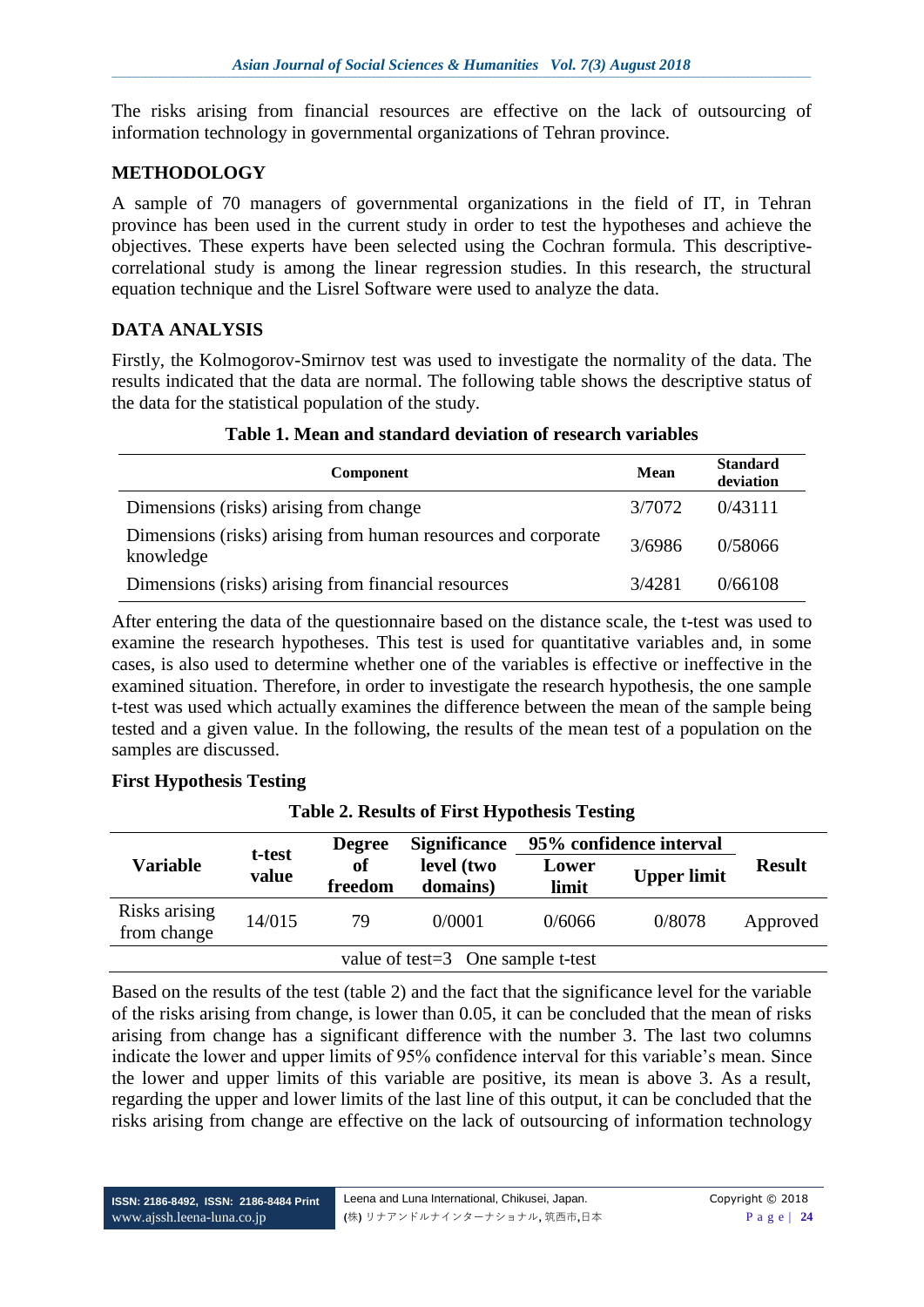in government agencies in Tehran province. Therefore, there is no reasons for approving the null hypothesis  $H_0$ , and the  $H_0$  is rejected while the  $H_1$  is approved.

#### **Second Hypothesis Testing**

| <b>Variable</b>                                                        | t-test | <b>Degree</b> | <b>Significance</b><br>level (two    |                | 95% confidence<br>interval | <b>Result</b> |
|------------------------------------------------------------------------|--------|---------------|--------------------------------------|----------------|----------------------------|---------------|
|                                                                        | value  | оf<br>freedom | domains)                             | Lower<br>limit | <b>Upper limit</b>         |               |
| Risks arising<br>from human<br>resources and<br>corporate<br>knowledge | 10/280 | 79            | 0/0001                               | 0/5632         | 0/8341                     | Approved      |
|                                                                        |        |               | value of test= $3$ One sample t-test |                |                            |               |

**Table 3. second hypothesis testing results**

Now, regarding the results of this test (table 3), and the fact that the significance level for the variable of the risks arising from human resources and corporate knowledge, is lower than 0.05, it can be concluded that the mean of risks arising from human resources and corporate knowledge has a significant difference with the number 3. The last two columns indicate the lower and upper limits of 95% confidence interval for this variable's mean. Since the lower and upper limits of this variable are positive, its mean is above 3. As a result, regarding the upper and lower limits of the last line of this output, it can be concluded that the risks arising from human resources and corporate knowledge are effective on the lack of outsourcing of information technology in government agencies in Tehran province. Therefore, there is no reasons for approving the null hypothesis  $H_0$ , and the  $H_0$  is rejected while the  $H_1$ is approved.

#### **Third Hypothesis Testing**

|  | <b>Table 4. Results of Third Hypothesis Testing Results</b> |  |
|--|-------------------------------------------------------------|--|
|  |                                                             |  |

| <b>Variable</b>                              | t-test<br>value | <b>Degree</b><br>of<br>freedom | Significance 95% confidence interval<br>level (two<br>domains) | Lower<br>limit | <b>Upper</b><br>limit | <b>Result</b> |
|----------------------------------------------|-----------------|--------------------------------|----------------------------------------------------------------|----------------|-----------------------|---------------|
| Risks arising<br>from financial<br>resources | 5/533           | 79                             | 0/0001                                                         | 0/2738         | 0/5832                | Approved      |
|                                              |                 |                                | value of test= $3$ One sample t-test                           |                |                       |               |

The results of this test (table 4) shows that the mean of the risks arising from financial resources has a significant difference with the number 3. The last two columns indicate the lower and upper limits of 95% confidence interval for this variable's mean. Since the lower and upper limits of this variable are positive, its mean is above 3. As a result, regarding the upper and lower limits of the last line of this output, it can be concluded that the risks arising from financial resources are effective on the lack of outsourcing of information technology in government agencies in Tehran province. Therefore, there is no reasons for approving the null hypothesis  $H_0$ , and the  $H_0$  is rejected while the  $H_1$ is approved.

## **Prioritization of the Barriers of IT Outsourcing**

The Friedman test result consists of two outputs. The first output (Table 5) is the frequency of data for each variable, the value of Chi-square, the degree of freedom, and the level of significance. Since the significance level is lower than 0.05, the null hypothesis (the priorities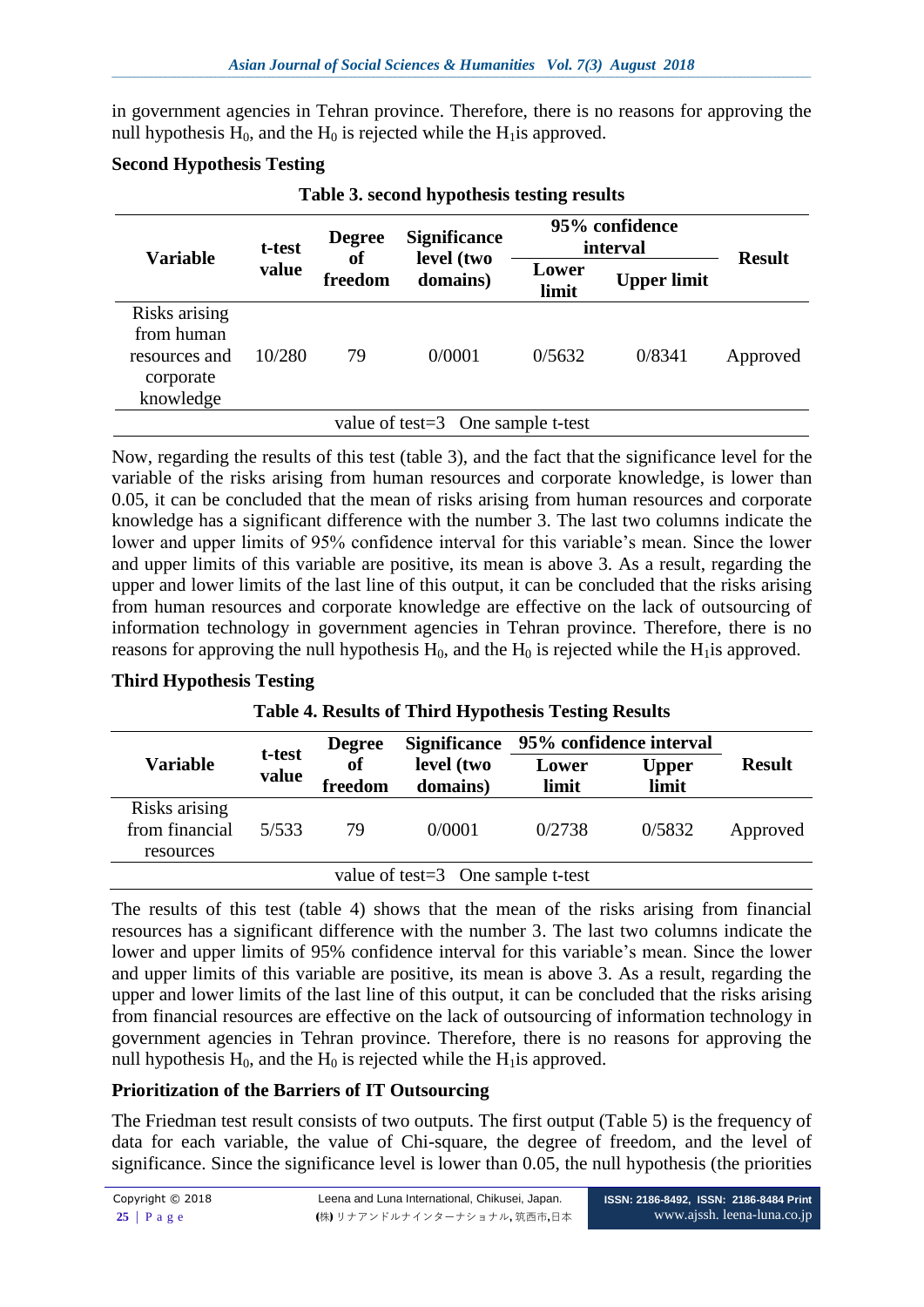of the dimensions are equal) is rejected and the claim of the equality of rank (priority) of these sub-components is not accepted.

| Sample size | Degree of freedom | Chi-square | <b>Significance level</b> |
|-------------|-------------------|------------|---------------------------|
| 70          |                   | 31/892     | 0/0001                    |

### **Table 5. Friedman Test Indicators**

The second output (table 6) is the descriptive statistics indicating the mean of each variable's ranks.

| <b>Variable</b>                                                            | <b>Obtained Mean</b> | Rank |
|----------------------------------------------------------------------------|----------------------|------|
| Dimensions (risks) arising from change                                     | 2/11                 |      |
| Dimensions (risks) arising from human resources and<br>corporate knowledge | 2/39                 |      |
| Dimensions (risks) arising from financial resources                        | 1/50                 |      |

# **Table 6. Friedman test results based on barriers of IT outsourcing**

#### **SUGGESTIONS**

According to the results of the data analysis in the current study, the following suggestions are presented and provided for the deployment and implementation of outsourcing of information technology services:

Service level: The agreement on service level should describe the exact conditions of the types, range and nature of the services that are required, and when these types of services are to be available, as well as the level of performance that is required. It should also include clauses allowing the outsourcing client to measure the performance of the service provider.

Transfer of assets: At the time of IT outsourcing, various assets from IT may be transferred. Some examples are: computer hardware and rental equipment, telecommunications equipment, software license, maintenance contract for various equipment, and contract for telecommunication circuits. Third-party consent may be required to lease contracts from a customer to a service provider.

Transfer of staff: One of the more outsourcing features is the transfer of staff from the customer company to the service provider, but if the outsourcing provider wants to recruit new employees, in order for the customer to be able to monitor the process of selecting employees and ensure that they are competent and suitable, there should be a clause in the contract that the provider of the service should not do this without consulting the customer.

Pricing and payment terms: An agreement on pricing, payment, and its schedule, is one of the key points in outsourcing contracts. It must be specified when, how, and to whom, the payment must be made and the amount of the payment must be determined.

Warranty and liability: The failure of the terms of the agreement by the provider of outsourcing services in relation to the level of service can provide the basis for the outsourcing client seeking damages. However, litigation for damages is often expensive and time-consuming, and involves a degree of uncertainty that is far more convenient and easier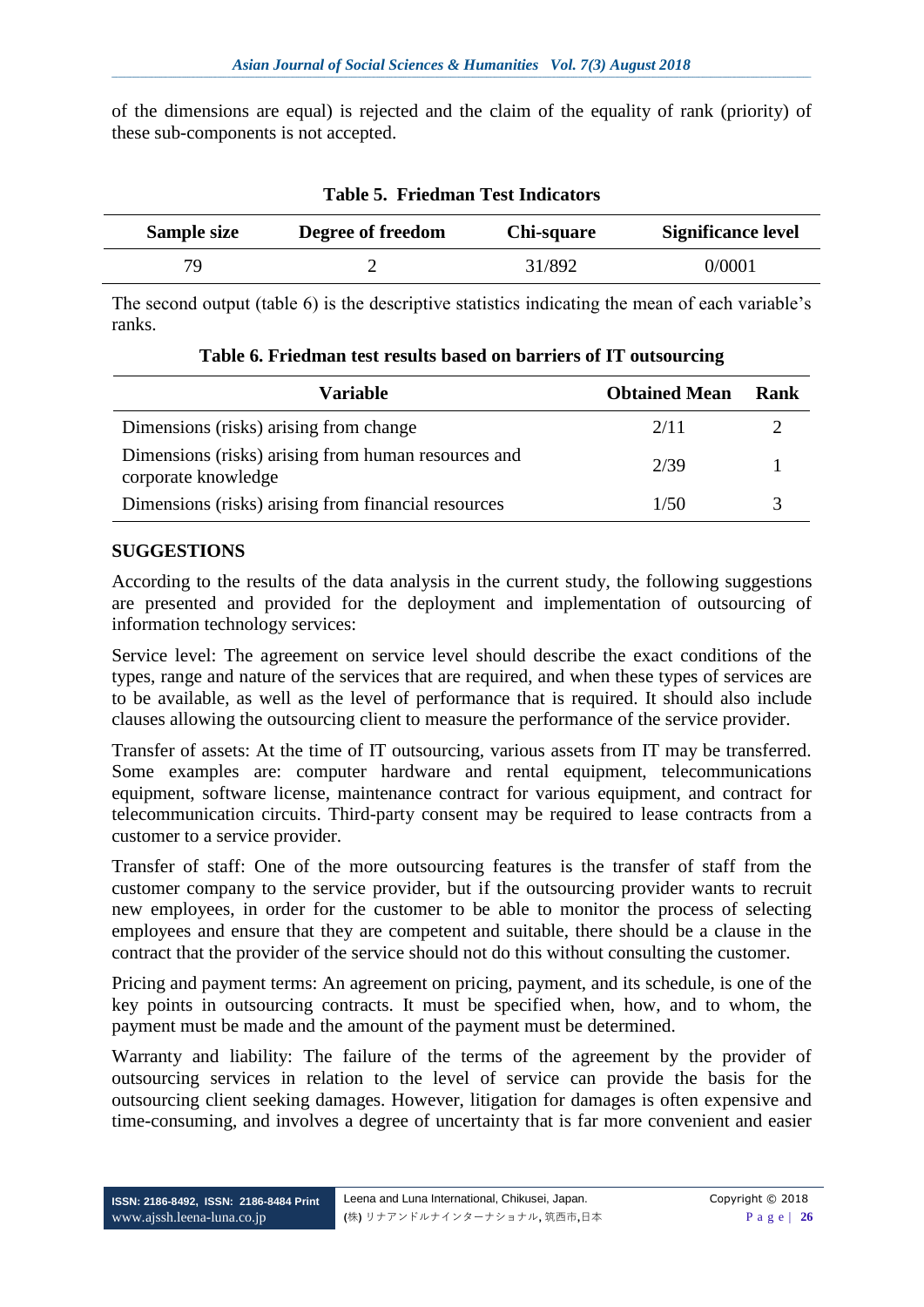for a customer in an outsourcing contract to ask the service provider to provide an explicit guarantee.

Dispute resolution and termination: Outsourcing often involves a large amount of money and complex issues, so the dispute and its outbreak is a natural occurrence. Instead of spending a lot of time and money for complaints and legal actions, there should be a third person who is autonomous, to be chosen as an arbitrator, and it should be noted in the contract. However, in cases where the arbitration does not have an effect and the contract must be terminated, the consequences of termination should be considered, and appropriate provisions should be stated in the contract. The items that are important to mention in the contract are:

An agreement to repurchase the equipment should be made, and a formula should be set for the price determination.

A guarantee from the service provider to provide assistance and cooperation in the delivery of IT functionality, should be provided.

Ownership of intellectual property rights: There must be an agreement on the ownership of intellectual property right (such as: copyright or patent, etc.) The factors that may attract the ownership of intellectual property right are: data, Software programs Software, guides and etc. The outsourcing client should try to get the ownership of intellectual property right.

Information security and confidentiality: Information security is a necessary part of all outsourcing activities, and it is important for the outsourcing company to reach an agreement on what type and level of information security should exist.

On the other hand, the following applied suggestions are provided for the statistical population of the research:

- 1. Developing an IT outsourcing strategy.
- 2. Maintaining Information Technology Professionals.
- 3. Confirming the service provider's understanding of the needs of the organization.
- 4. Evaluation of the financial and operating conditions of the service provider.
- 5. Assessing the experience, expertise and adequacy of the service provider's resources.
- 6. Assessment of the adequacy of the internal controls of the service provider.
- 7. Considering the use of third parties.
- 8. Determination of the expected transfer period.
- 9. Compilation and follow-up of performance measurement criteria.
- 10. Establishment of a relationship and contract management team.
- 11. Establishing a business continuity plan.
- 12. Preparation of the final version of the agreement between the parties.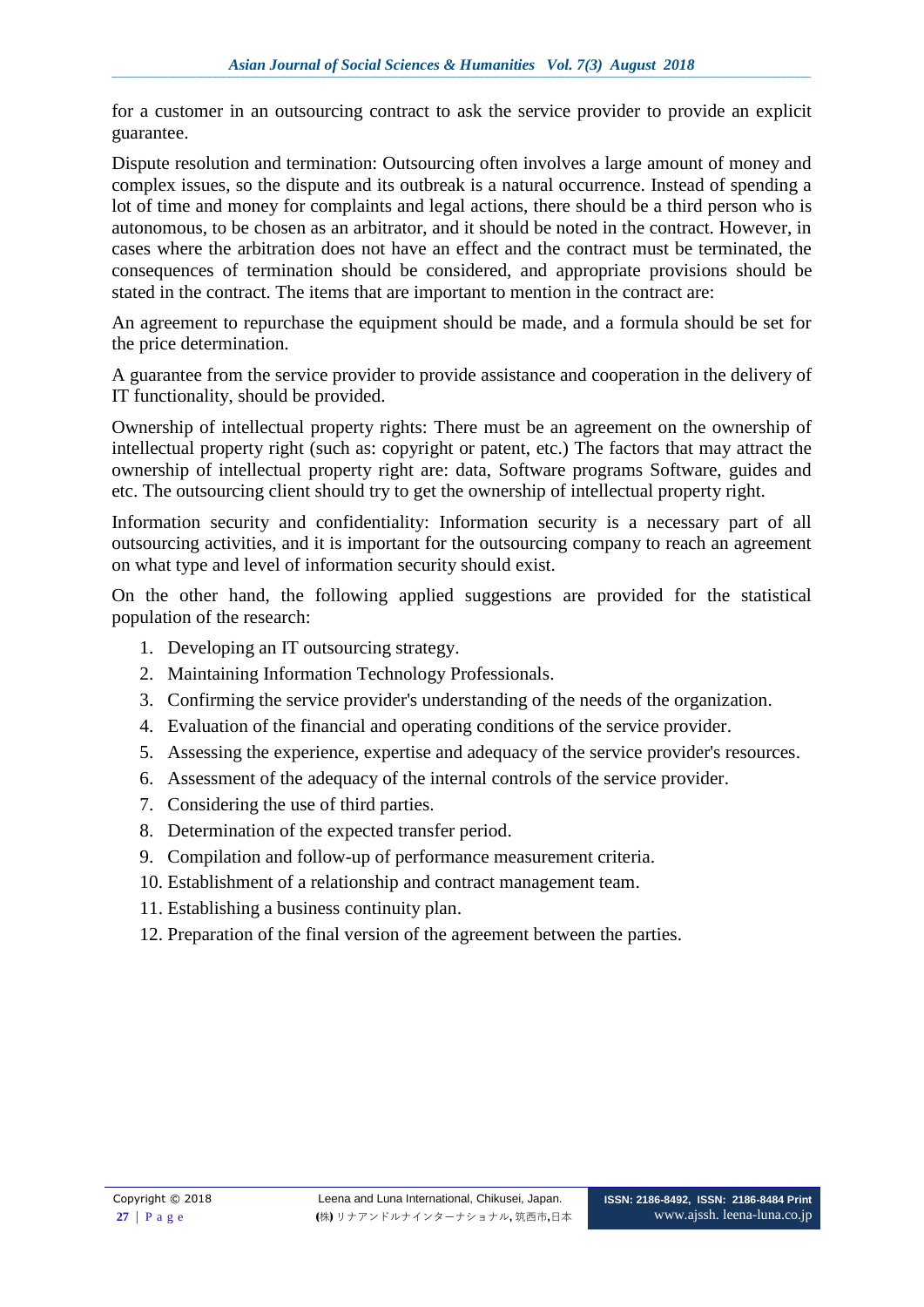#### **REFERENCES**

- [1] Alwani, S. M., & Ashrafzadeh, F. (2013). *Outsourcing guidance for decision makers in outsourcing services*. Iran: Nashr Qased Publishers.
- [2] Asghar, P. (2014). *Multi-criteria decisions*. Tehran: Tehran University Press and Publishing Institute.
- [3] Ashrafzadeh, F. (2004). A comprehensive model for outsourcing services. *Tasbir Journal, 147*.
- [4] Ashrafzadeh, F. (2012). *Exploring the use of outsourcing resources*. Tehran: National Iranian Oil Company.
- [5] Cheshm, B. M, & Mortazavi, S. M. (2007). *Effective outsourcing management*. Tehran: Mehrban Nashr Publishing.
- [6] Chou, D., & Chou, A.Y. (2012). Information systems outsourcing lifecycle and risks analysis. *Computer and Standards and Interfaces, 31*, 1036-1043.
- [7] Dibbern, J., Goles, T., Hirschheim, R., & Jayatilaka, B. (2012). Information systems outsourcing: A survey and analysis of the literature. *Database for Advences in Information systems, 35*(4),6.
- [8] Ghodsipour, S. H. (2013). *Hierarchical analysis process*. Tehran: Amirkabir University of Technology Publishing Center.
- [9] Goo, J., Kishore, R., Nam, K., Rao, H.R., & Song, Y. (2011). An investigating of factors that influence the duration of IT Outsourcing relationship. *Decision Support Systems, 42*, 2107-2125.
- [10] Hashemi, G. M. (2009). *Designing a decision support system for outsourcing management*. Tehran: Tehran University.
- [11] Jafar, K. D. (2007). *Presenting a suitable contractor selection model for outsourced IT projects in the development of information systems*. Tehran: Tehran University.
- [12] Kahraman, C., Engin, O., Kabak, O., & Kaya, I. (2013). Information systems outsourcing decisions using a group decision making. *Engineering Applications of Artificial Intelligence, 22*(6), 832-841.
- [13] Kazazi, A., & Hadadzadeh, N. M. (2011). The appropriate framework for decisionmaking in the IT outsourcing. *Journal of Humanities, 6* (21), 106-163.
- [14] Kern, T., & Willcocks, L. (2014). Exploring information technology outsourcing relationships: theory and practice. *Journal of Strategic Information Systems, 9*, 21- 350.
- [15] Kern, T., Lacity, D.M.C., & Willcocks, D.L.P. (2014). Application service provision. Risk assessment and mitigation. *MIS Quarterly Executive, 1*(2), 113-126.
- [16] Kordzadeh, N. (2009). *Determining the strategic orientation for outsourcing IT processes in the banking industry using the analytical hierarchical process technique*. Tehrna: Sharif University.
- [17] Lacity, D.M.C., & Willcocks, D.L.P. (2012). *Global information technology outsourcing*. New York: John Wiley &Sins.